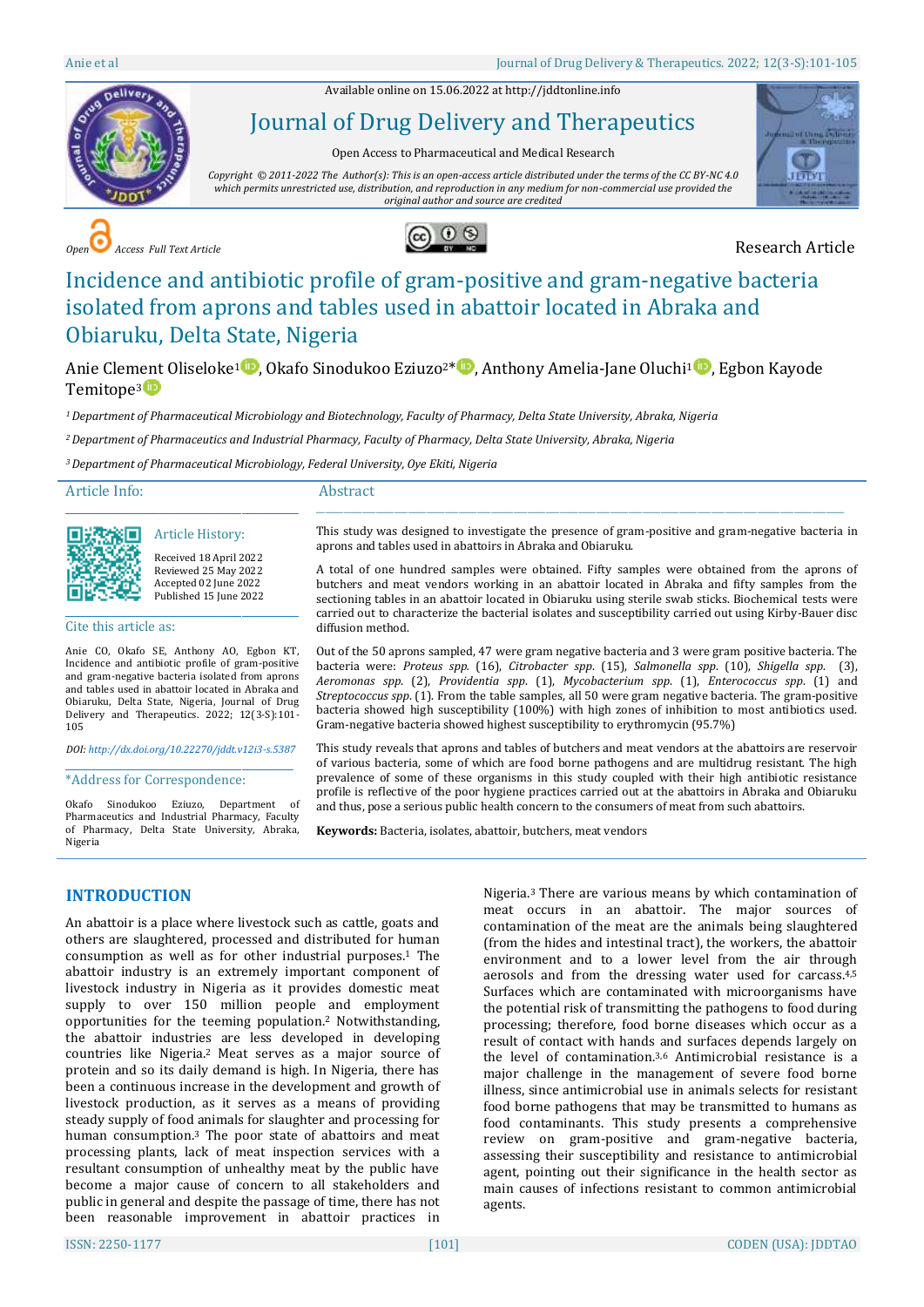#### Anie et al Journal of Drug Delivery & Therapeutics. 2022; 12(3-S):101-105

## **MATERIAL AND METHODS**

### **Materials**

Materials used are: Nutrient agar, Peptone water, Nutrient broth, Muller Hinton agar, Simmons Citrate agar, MIU broth media, Crystal violet, safranine stain, Lugol iodine, ethanol, hydrogen peroxide, Kovac's reagent, glass wares, wire loop, glass rods, lead acetate paper.

#### **Collection of Samples (Apron and Table samples)**

A total of hundred (100) samples of apron and table specimen were obtained of which fifty (50) samples were obtained from the aprons of butchers and vendors working in an abattoir located in Abraka and fifty (50) samples from tables used for sectioning the carcasses and displaying the raw meat from an abattoir located in Obiaruku using sterile swab sticks labelled. After collection, the swab sticks were sealed properly and stored at a temperature of 4 °C in the fridge prior to use within 2 hrs of collection.

#### **Test for Microbial Growth and Isolation of Bacteria**

The work bench was swabbed using a disinfectant and Nutrient agar previously prepared according to Manufacturers specification and dispensed aseptically on hundred (100) sterile petri- dishes and were inoculated with apron and table specimen with previously preserved swab stick containing collected specimen labelled (1 – 100). Inoculated Petri- dishes were inverted and placed in an incubator at a temperature of 37 ºC for 24 hrs, after which Petri-dishes were examined for microbial growth, observations were recorded. 7,8 Gram test was carried out to classify organisms on their ability to retain the colour of the dye. Catalase, fermentation, oxidase, indole, H2S, MR - VP (Methyl Red and Voges - Proskauer test), urease, citrate utilization test, coagulase and MIU (Motility Indole Urease) test were carried out to identify the organisms isolated.

#### **Antimicrobial Susceptibility Test**

Antimicrobial susceptibility test was carried out using Kirbybauer disc diffusion method for an already prepared antibiotic multidisc. The antibiotic disc contained the following

#### **Table 1:** Synopsis of Gram-negative Bacteria Isolates

antibiotic and concentration; Ciprofloxacin 10 µg, Norfloxacin 10 µg, Gentamycin 10 µg, Amoxil 20 µg, Streptomycin 30 µg, Rifampicin 20 µg, Erythromycin 30 µg, Chloramphenicol 30 µg, Ampiclox 20 µg and Levofloxacin 20 µg.

The table was swabbed using disinfectant and the media used (Mueller-Hinton Agar) was prepared and sterilized according to Manufacturer's instructions on the label. It was then allowed to cool before aseptically dispensed into sterile Petri dishes. The agar medium was allowed to solidify at room temperature on the working bench. The isolate was inoculated on the Mueller-Hinton agar using sterile swab stick by dipping it in the broth medium containing the isolate and rubbing it gently on the surface of the Mueller-Hinton agar uniformly. The antibiotic disc was gently and firmly placed on the agar plates using sterile forceps. The impregnated agar plates were then incubated at 37°C for 24hrs and the zone of inhibition was determined.

### **RESULTS**

In this Study, a total of one hundred (100) swab samples comprising 50 samples from aprons of butchers and meat vendors and 50 samples from the tables of butchers and meat vendors were aseptically collected from an abattoir located at Abraka and Obiaruku respectively using sterile swab sticks and these were bacteriologically analyzed for the isolation of gram-positive and gram-negative bacteria. On inoculation, one hundred (100) samples yield growth and they were identified. A total number of 100 bacterial isolates were obtained from both locations.

#### **Synopsis of Isolated Gram-negative and Gram-positive Bacteria**

The synopsis of isolated gram-negative and gram-positive bacteria and their frequency of occurrence is given in Table 1. *Proteus spp.* was the most dominant gram-negative bacteria species isolated (Table 1) while *Mycobacterium spp, Enterococcus spp, Streptococcus spp* were the gram-positive isolated (Table 2).

| <b>Isolated Gram-Negative Bacteria</b> | Aprons $(n=50)$ | Table $(n = 50)$ | <b>Total</b> |
|----------------------------------------|-----------------|------------------|--------------|
| Citrobacter spp                        | $15(30\%)$      | 12(24%)          | 27(54%)      |
| Salmonella spp                         | $10(20\%)$      | $10(20\%)$       | $20(40\%)$   |
| <b>Proteus spp</b>                     | 16(32%)         | 21(42%)          | 37(74%)      |
| Shigella spp                           | 3(6%)           | 4(8%0)           | 7(14%)       |
| <b>Aeromonas spp</b>                   | 2(4%)           | $1(2\%)$         | 3(6%)        |
| Providentia spp                        | $1(2\%)$        | $1(2\%)$         | 2(4%)        |
| <b>Pseudomonas spp</b>                 | ۰               | $1(2\%)$         | $1(2\%)$     |

**Table 2:** Synopsis of gram-positive bacteria isolates and their frequency of occurrence

| <b>Isolated Gram-Positive Bacteria</b> | Aprons $(n=50)$ | Table $(n = 50)$         | <b>Total</b> |
|----------------------------------------|-----------------|--------------------------|--------------|
| <b>Mycobacterium spp</b>               | $1(2\%)$        | $\overline{\phantom{a}}$ | $1(2\%)$     |
| <b>Enterococcus spp</b>                | $1(2\%)$        | ٠                        | $1(2\%)$     |
| <b>Streptococcus spp</b>               | $1(2\%)$        | $\overline{\phantom{a}}$ | $1(2\%)$     |
| <b>Total</b>                           | 3(6%)           | ٠                        | 3(6%)        |
| <b>Key:</b> n-sample size              |                 |                          |              |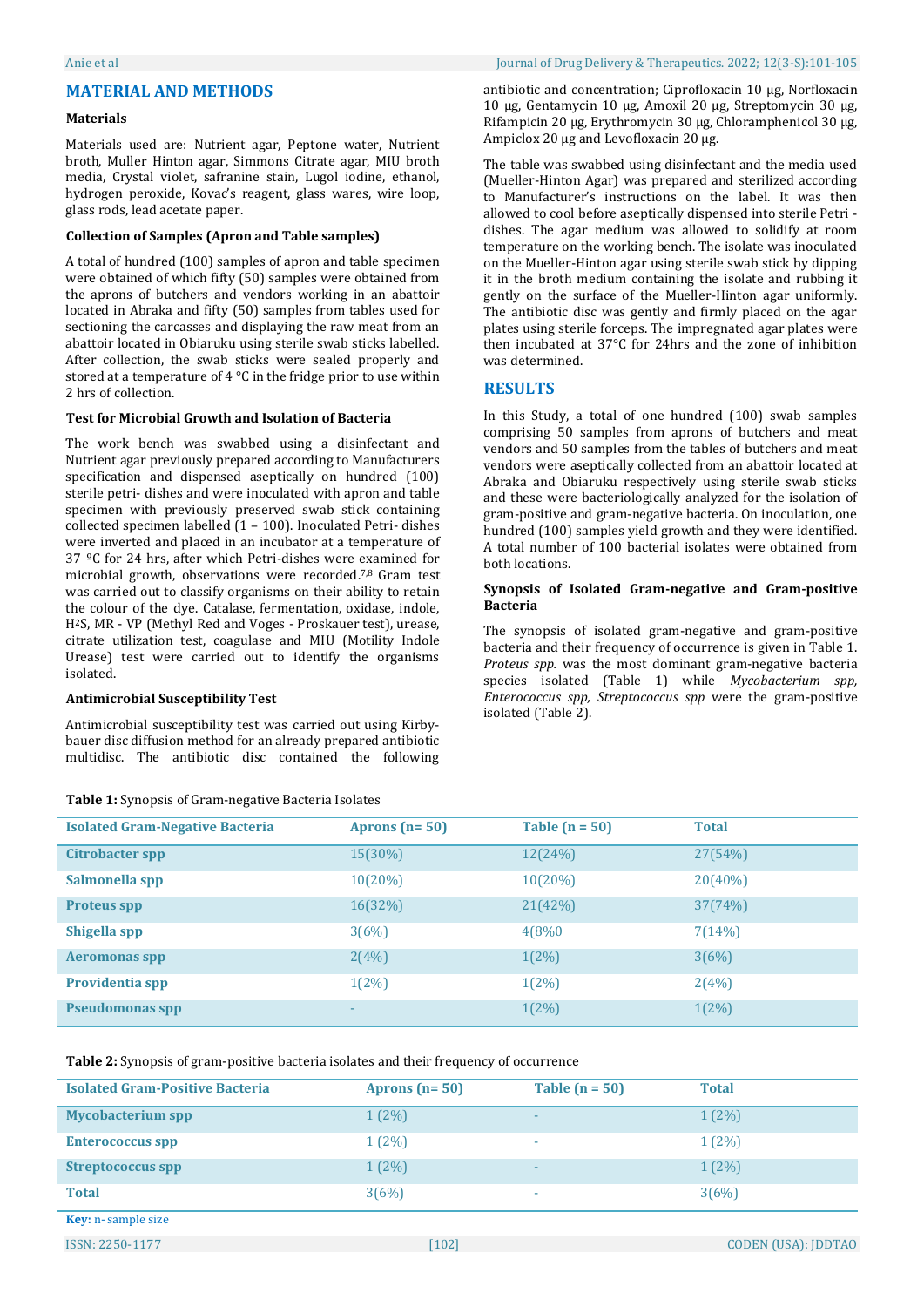The zones of inhibition for the different organisms revealed that levofloxacin (LEV) and ciprofloxacin (CPX) were the

optimized antibiotics for the different gram-negative organisms (Figure 1).



**Figure 1:** Shows the zone of inhibition of the gram-negative and gram positive bacteria against the various antibiotics

LEV: Levofloxacin; APX: Ampliclox, CH: Chloramphenicol, E: Erythromycin, RD: Rifampicin, S: Streptomycin, AML: Amoxicillin, CN: Gentamicin, NB: Norfloxacin, CPX: Ciprofloxacin

#### **Zones of Inhibition for Gram-positive Organisms**

The zones of inhibition for the different organisms revealed

that levofloxacin (LEV) and ciprofloxacin (CPX) were the optimized antibiotics for the different gram-positive organisms (Figure 2)



**Figure 2:** Shows the zone of inhibition of the gram-negative and gram positive bacteria against the various antibiotics

LEV: Levofloxacin; APX: Ampliclox, CH: Chloramphenicol, E: Erythromycin, RD: Rifampicin, S: Streptomycin, AML: Amoxicillin, CN: Gentamicin, NB: Norfloxacin, CPX: Ciprofloxacin

# **DISCUSSION**

It is a fact that contaminated food is the primary source of transmission for many pathogenic bacteria and it is the major cause of enteric diseases in developing countries. <sup>3</sup> This study describes the incidence of bacterial pathogens in aprons and tables used in abattoir in Abraka and Obiaruku environs, Delta state. Out of the 50 apron samples collected, majority of the organism sampled were gram-negative. This finding corroborates earlier findings in which majority of the organism identified were gram-negative.

ISSN: 2250-1177 [103] CODEN (USA): JDDTAO arranged in descending order from the most to the least incident. *Proteus spp.* and *Citrobacter spp.* were the most predominant organisms. Contrary result was obtained by Ugwu *et al*. <sup>3</sup> In another related study, *Escherichia coli* was the predominant organisms. <sup>6</sup> The presence of these microbes on the aprons goes a long way to show the poor hygienic practices by butchers and meat vendors. Several studies have shown that meat handlers harbor microorganisms especially bacteria asymptomatically. 9,10 Meat handlers with poor personal hygiene and inadequate knowledge working in

The microorganisms isolated from aprons are listed and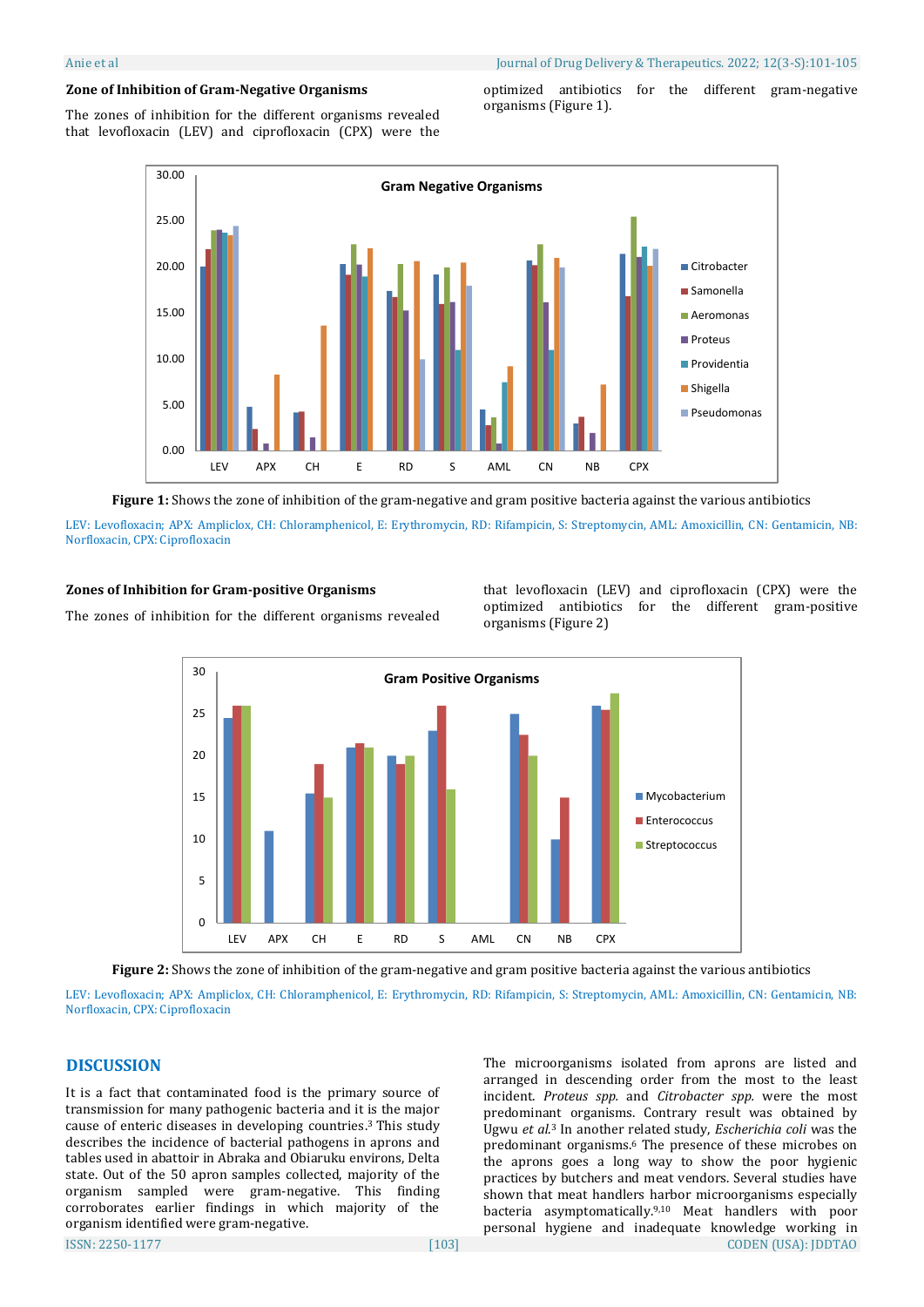establishments like abattoir could be possible sources of infections of many enteropathogenic bacteria. <sup>11</sup> Similarly, meat handlers who harbor pathogenic bacteria may contaminate foods with their fingers/aprons during food processing and finally lead to infection of consumers. 12

The gram-negative bacteria species isolated from the tables are similar to those isolated from aprons with the exception of Pseudomonas. *Proteus spp. and Citrobacter spp.* were the most prevalent bacteria isolate. However, recent study identified Escherichia coli as the predominant bacteria isolate. <sup>4</sup> The presence of these microbes on the tables used for sectioning carcasses and displaying meat is an indication that meat placed on such tables could have been contaminated in the process. <sup>3</sup> Other factors such as unhygienic practices may also account for the contaminations of the tables after the daily normal sales. <sup>3</sup> *Proteus spp., Citrobacter spp.,* and *Salmonella spp*. were the most prevalent bacteria isolate from both the apron and table samples. Bacteria of the genus Proteus are part of the normal flora of the intestinal tract of humans and animals and are widespread in the environment. 13,14 Proteus species are members of the bacteria family called Enterobacteriaceae and are usually regarded as commensals in the gut and they are mostly recognized clinically as a cause of urinary tract infections. 15,16 Proteus spp. has been recently identified as potential pathogens in Crohn's disease recurrence after intestinal resection.<sup>17,18</sup> They possess many virulence factors which are potentially vital to gastrointestinal pathogenicity, they include: motility; adherence; the production of urease, hemolysins and IgA proteases; and the ability to acquire antibiotic resistance. <sup>15</sup> Gastrointestinal disease conditions which have been linked to Proteus spp. include: gastroenteritis (both spontaneous and foodborne), nosocomial infections, appendicitis, colonization of devices such as nasogastric tubes and Crohn's disease (the association of Proteus spp. with Crohn's disease was very strong in particular). 15

*Citrobacter spp.* are commensal inhabitants of the intestinal tract of humans and other animals. <sup>19</sup> They have also been recovered from water, sewage and soil. 20,21 *Citrobacter spp.* are opportunistic pathogens of humans and have been associated with a variety of infections which include: urinary tract infections (UTIs) gastroenteritis, wound infections, pneumonia, brain abscesses, septicemia, meningitis and endocarditis, in particular in neonates and immunocompromised hosts. <sup>22</sup> As bacterial contaminants, they have been partly responsible for the cause of foodborne diseases and are often transmitted through food and water. 23,24 Consequently, food-handlers with poor personal hygiene could be potential sources of infections by these microorganisms. 23

The Presence of Shigella among the Bacterial isolates points to the fact that the sanitary practices among meat vendors are not satisfactory3, this is because Shigella organisms do not have any natural reservoirs in animals and can only spread from person to person. <sup>25</sup> The Centers for Diseases control and Prevention (CDC) estimates that 48million cases of food-borne illness occur in the United States annually and many of these illnesses are caused by *Salmonella spp.*<sup>3</sup> Biological contaminants such as bacteria, viruses, fungi, protozoa and helminths constitute the major cause of food-borne disease with varying degree of severity ranging from mild indisposition to chronic or life-threatening illness or both. In developing countries, such contaminants are responsible for food-borne diseases such as cholera, campylobacteriosis, E. coli, gastroenteritis, salmonellosis, Shigellosis among others. 3,26 The Unhygienic condition of the tables on which the meat is displayed for sale may also contribute to the contamination of meat. Often, the knives and cutlass used in

#### Anie et al Journal of Drug Delivery & Therapeutics. 2022; 12(3-S):101-105

cutting meat are also important contaminants since they are rarely sterilized and the lack of facilities for sterilization of tools at the slaughter houses and meat stalls can be a major cause of this. In addition, the indiscriminate use of these tools in the cutting of offal like the intestines constitute another possible source of meat contamination as the gut contents can easily be spread to the table and the entire meat to be sold. The microbiological safety of food is achieved by as far as possibly ensuring the absence of pathogenic microorganisms and by all means preventing their multiplication.

The isolates showed varying degree of susceptibility to the different antibiotics used. The antibiotic susceptibility test results showed that all the gram-positive bacteria isolates were sensitive to gentamicin, levofloxacin, chloramphenicol, erythromycin, rifampicin, streptomycin and ciprofloxacin. This may be as a result of the presence of thick peptidoglycan layer which absorbs antibiotics more than gram-negative isolates. Majority of the gram-positive isolates were resistant to norfloxacin except Enterococcus. The gram-positive bacteria isolates were all resistant to amoxicillin and Ampiclox (ampicillin/cloxacillin) with no zone of inhibition. *Streptococcus spp.* was resistant to amoxicillin and Ampiclox. This result is in tandem with similar results. <sup>3</sup> The susceptibility result of bacteria isolated showed that the gramnegative organisms are more resistant than the gram-positive organism; which is expected due to the intrinsic nature of gram-negative cell wall. 3,27

# **CONCLUSION**

This study reveals that the aprons and tables of butchers and meat vendors at the abattoirs are a reservoir of various bacteria, some of which are food borne pathogens and are multidrug resistant.The high prevalence of some of these organisms in this study coupled with their high antibiotic resistance profile is reflective of the poor hygiene practices carried out at the abattoirs in Abraka and Obiaruku and thus pose a serious public health concern to the consumers of meat from such abattoirs.

# **REFERENCES**

- 1. Onuoha SC, Eluu SC, Okata MO. In-vitro Antimicrobial Resistance of Shigella and Salmonella species Recovered from abattoir effluent in Afikpo, South Eastern Nigeria. International Journal of Current Microbiology and Applied science 2016; 5(4):488-497. <https://doi.org/10.20546/ijcmas.2016.504.058>
- 2. Narfarnda WD, Ajayi IE, Shawulu JC, Kawe MS, Omeiza GK, Sani NA, Tenuche OZ, Dantong DD, Tags SZ. Bacteriological Quality of Abattoir Effluents Discharged into Water Bodies in Abuja, Nigeria. International Scholarly Research Network. 2012; Vol.2012, Article ID 515689, 5 pages. <https://doi.org/10.5402/2012/515689>
- 3. Ugwu MC, Abuchi U, Gugu T, Ugwu BC, Okezie U, Unachukwu C, Stanley CN. Incidence and antibiotic susceptibility pattern of Gram-negative bacteria isolated from aprons of meat vendors in Awka, Anambra State, Nigeria. World Journal of Pharmacy and Pharmaceutical sciences 2016; 5(4):269-277.
- 4. Birhanu W, Weldegebriel S, Bassazin G, Mitku F, Birku L, Tadasse M. "Assessment of microbiological quality and meat handling practices in butcher shops and abattoirs found in Gondar town, Ethiopia," International Journal of Microbiological Research 2017; 8(2):59-68.
- 5. Bell RG, Hathaway SC. "The hygiene efficiency of conventional and inverted lamb dressing systems," Journal of Applied Bacteriology 1996; 81(3):225-234. [https://doi.org/10.1111/j.1365-](https://doi.org/10.1111/j.1365-2672.1996.tb04322.x) [2672.1996.tb04322.x](https://doi.org/10.1111/j.1365-2672.1996.tb04322.x)
- 6. Eruteya OC., Akpan SA. and Ubogu M. Antibiotic sensitivity of bacteria isolated from aprons of beef vendors in Port Harcourt, Nigeria. African Journal of Food sciences 2012; 6(15):401-406. <https://doi.org/10.5897/AJFS12.004>